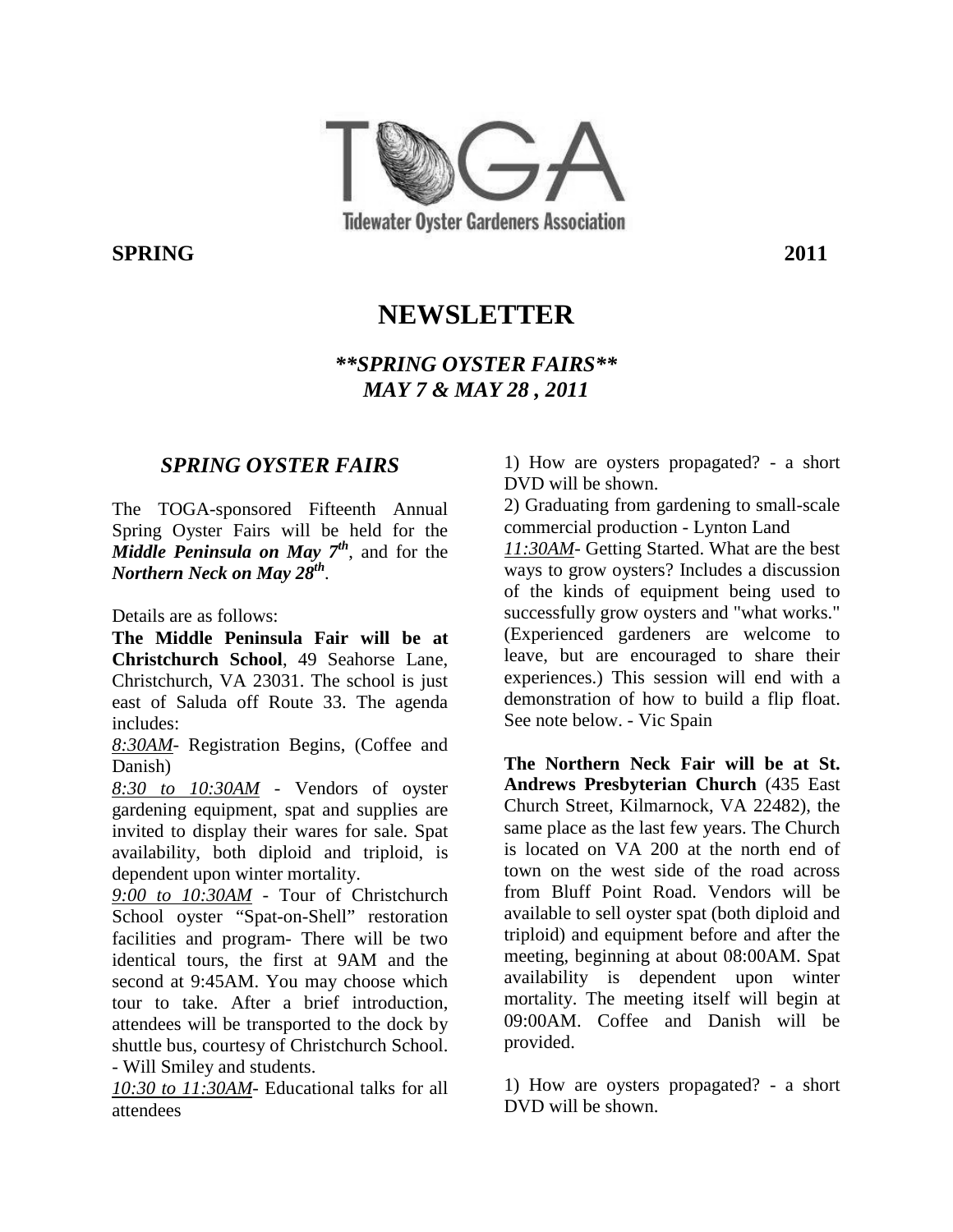2) The Northern Neck hatchery - A. J. Erskine

3) Graduating from gardening to small-scale commercial production - Lynton Land

4) For the new gardener: What are the best ways to grow oysters? (Experienced gardeners are welcome to leave, but are encouraged to share their experiences.) – Includes a discussion of the kinds of equipment being used to successfully grow oysters and "what works." This session will end with a demonstration of how to build a flip float. See note below. - Vic Spain

#### **Note- Flip Float Building Demonstration**-

For gardeners who would like to see a demonstration of how to build a flip float after the Middle Peninsula and Northern Neck events, please stay after the main presentations. A few of the demonstration flip floats will be available for the cost of materials, \$40. Please contact Vic Spain (vicspain@rocketmail.com) if you want to help build and keep a flip float. If requests outnumber available supplies, appointments can be made to build more at a later time.

#### *NOTES FROM THE ANNUAL GENERAL MEETING*

A full house of eighty-some attended the Annual TOGA General Meeting on January 8<sup>th</sup> at the Gloucester Public Library. Thanks to the Library for use of their Community Room along with their projection equipment and kitchen facilities (at no charge to TOGA). The business part of the meeting included a summary of the past year's events, the Treasurer's report and election of the 2011 Executive Board listed below. Please come to our board meetings if you want to get to know them better. President.......................Dave Turney

| Vice PresidentBrian Wood |  |
|--------------------------|--|
|                          |  |
| TreasurerSteve Wann      |  |

| At Large MembersLynton Land     |              |
|---------------------------------|--------------|
|                                 | Ken Hammond  |
|                                 | Rick Griffin |
|                                 | Amry Cox     |
|                                 |              |
| President EmeritusJackie Partin |              |

Retiring Board members Bob Buckner, Nick Ferriter, and Chan Chandler (former President) were recognized for their outstanding work.

Following the business meeting, Dave Turney introduced Ken Smith who described the starting of the Oyster Company of Virginia venture (for more info see http://www.oysterva.com/).

Mike Oesterling, our retiring VIMS Advisor, gave us some encouraging comments before introducing the excellent educational speakers. Carl Hershner (VIMS) gave a timely summary of the current situation regarding the implementation of TMDL's, the EPA, "Bay Pollution Diet" and Bay-related politics. Jim Wesson (VMRC) discussed the pro's and con's of diploids (fertile) vs. triploids (sterile) oysters for use by oyster gardeners. We also viewed some interesting videos of Cownose Rays devouring oysters and a display by Dennis Gryder of his study of how to treat the mud-blister worm problem which affects many oyster-growing areas. As usual, the cheeses and hot beverages tasted good on a cold January day.

> *Visit the TOGA website for additional information & photos: www.oystergardener.org*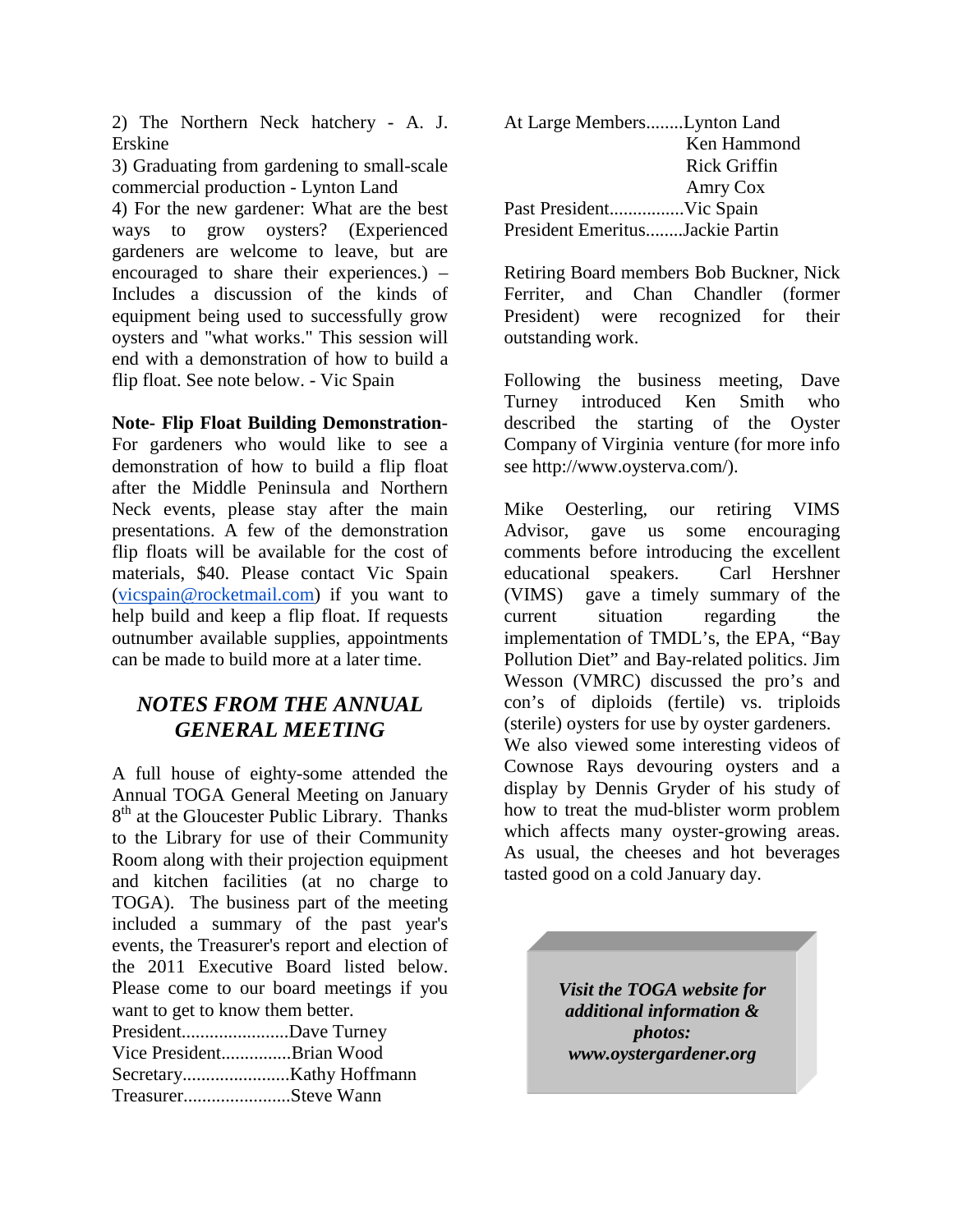#### *WEBSITE CHANGES*

You may have noticed fewer main pages at www.oystergardener.org these days. This was intended to simplify use of the website. All of the categories are still there as links under the appropriate main pages. The Oyster Gardening/Resources page was updated and the About TOGA/Master Oyster Gardeners page is under review to make sure the contact information is up to date. Just recently, a site map has been added to help you find the right page or link. We've added the email addresses for the Executive Board right on the About TOGA/Executive Board page. Have at'em with your questions and comments. If you have suggestions about the website, please contact Vic Spain (vicspain@rocketmail.com). Thanks to the College of William and Mary for providing us with free website capability.

#### *UPDATE ON POTOMAC RIVER FISHERIES COMMISSION POLICY ON OYSTER AQUACULTURE, AND COLONIAL BEACH GOALS*

On March 11, 2011, the Potomac River Fisheries Commission approved oyster gardening on or under piers in the Potomac River as regulated by Virginia (or Maryland) law. A group of citizens in Colonial Beach hopes to grow oysters at the town pier in order to "Provide an opportunity for the school children of our community, under school supervision, to manage oyster floats to study the environmental/scientific impacts on our waters and our town and to actively and positively engage in the community in which they live."

#### *A CHANGE IS COMING TO THE DISTRIBUTION OF OUR NEWSLETTERS*

Due to increasing costs, and to our desire to offer newsletters at outreach events, we will no longer be mailing them to non-current members who have not paid for two years. This will be effective with our Summer newsletter. In the past, we have mailed our newsletters to all current and past members, even if dues after the first year are not paid. This change will reduce mailings by about 350. These newsletters, which cost about \$1 each, will go to our outreach events. Past members can always read the newsletter on our website, and those who wish to continue receiving the newsletter are most welcome to renew their membership. Membership remains \$10 per year. Please contact Vic Spain, 804-642-6764, to update your membership, or email Vic at vicspain@rocketmail.com.

> Our newsletters are paid for by funds generated from the sale of Chesapeake Bay license plates.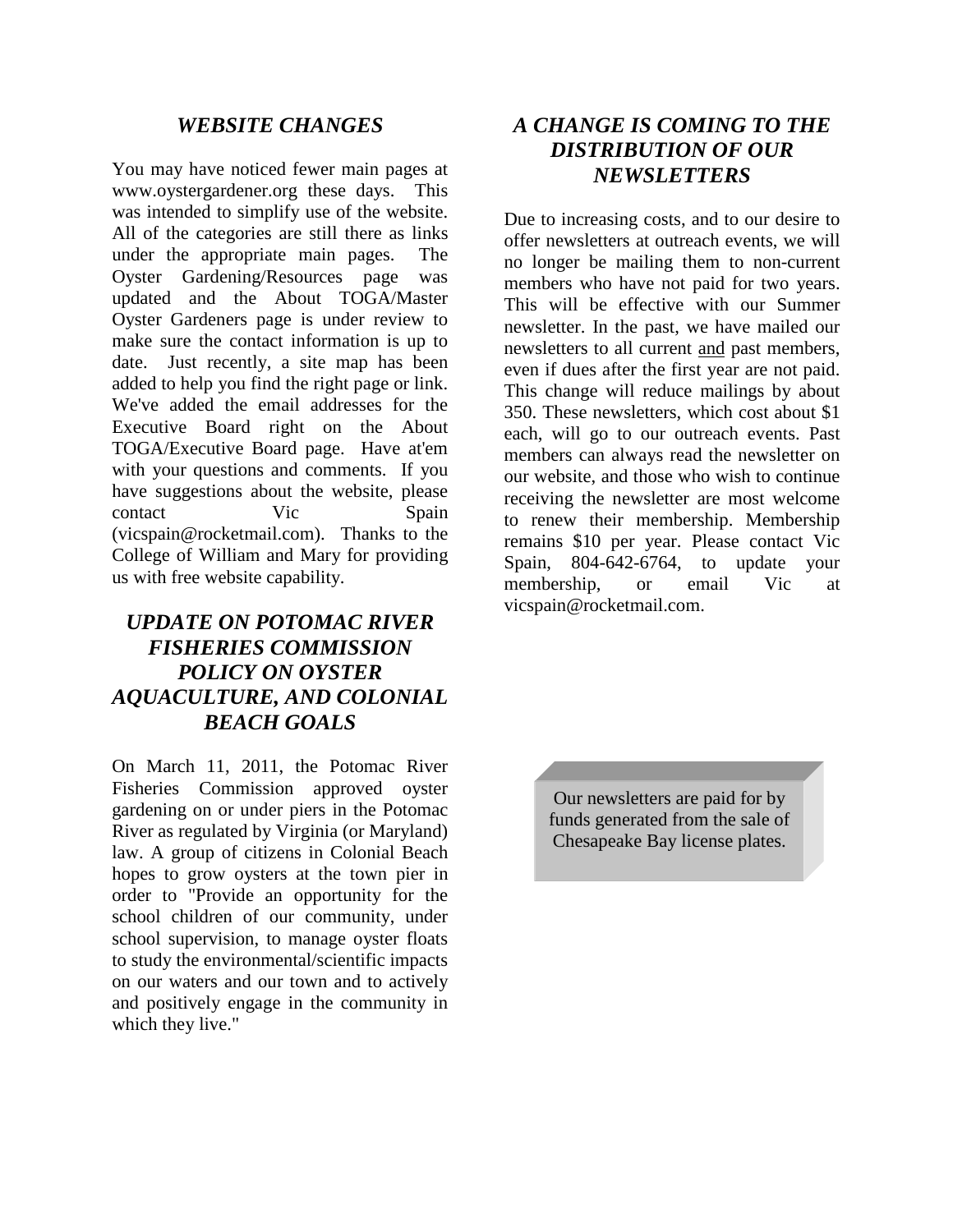

## *A TRIBUTE TO MIKE OESTERLING UPON HIS RETIREMENT*

When Tidewater Oyster Gardeners Association was founded in 1997, our major goal was to expand interest in oyster gardening and to facilitate obtaining oyster seed and other supplies for gardeners. We quickly learned that people had all sorts of questions about oyster gardening, including problems with their gardens, that we did not know how to answer.

Since some of the founders of TOGA had undergone training as Master Gardeners, with the Virginia Cooperative Extension Service, we had the idea of starting a similar course for Master Oyster Gardeners. A few people each year would be taught about oyster biology and diseases and predators, and would be able to help beginners be successful with their gardens. We made this proposal to administrators at the Virginia Institute of Marine Science, a meeting was called of faculty and staff of VIMS with the founders, and the idea was found to be worthwhile pursuing. The first MOG course was in 1998, and the  $8<sup>th</sup>$  one will be held in June this year. The whole project has been an outstanding success.

From the beginning, VIMS made Mike Oesterling liaison between TOGA and VIMS, and his first major job was to organize the MOG course, scheduling classes, classrooms, professors and staff for an intense three and one-half day course. Not only was there a major effort made on everyone's part to organize, advertise and put on the whole thing, but it was decided that each participant should come away with a manual of scientific papers and other information, which would

help solve gardeners' problems and increase knowledge about oyster gardening. This course was designed to help oyster gardeners, but it also was supposed to relieve some of the timeconsuming telephone calls that VIMS staff constantly had to answer, and shift them to the Master Oyster Gardeners.

Mike was entirely responsible for doing all this work for the MOG classes, but also had to endure endless hours of TOGA Board meetings, which occur almost every month. During these meetings, he patiently listened, and most importantly, kept reminding us of what our goals were and when we might be heading in the wrong direction. He was a great source of knowledge about oysters, but also about VIMS and the community and local watermen and their concerns and other things that concerned us as an organization. He encouraged us in expanding our out-reach efforts and made sure that we had a place to hold events.

The TOGA Float-Building events have always been a major effort for this group. Mike arranged for us to use the parking area at the Hatchery for the workshops, and was always there to provide trashcans or tables or anything else that we had forgotten and needed urgently.

I cannot imagine the hours Mike has spent over these past fourteen years to help us in our efforts. Although Mike always says it is "just my job", the things he has done for us have been over and above any job requirements ever. I, personally, would like to say thank you, Mike, for everything, and especially for your friendship.

Jackie Partin One of the Founders of TOGA and "President Emeritus"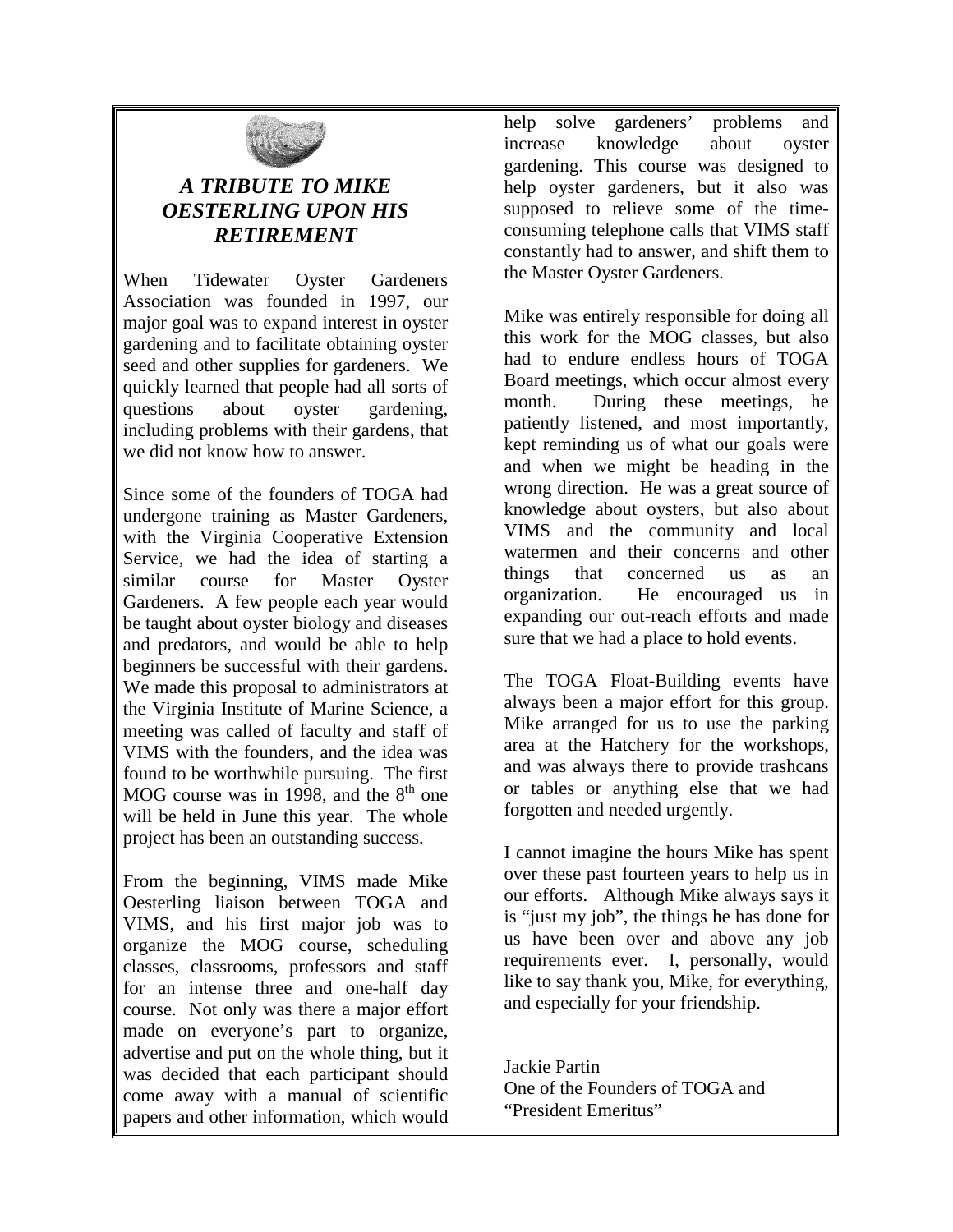#### *2011 TOGA OUTREACH SCHEDULE*

Some of the events require a number of people to staff the TOGA display in shifts, so volunteers are always welcome. Please contact Vic Spain at vicspain@rocketmail.com or Dave Turney at dn.turney@yahoo.com if you would like to add a new event or change/clarify the information. This schedule will be periodically updated and displayed on our website. (visit www.oystergardener.org for the latest list)

| <b>EVENT</b>                               | <b>DATE</b>      | <b>LOCATION</b>               | <b>TOGA</b>          |  |
|--------------------------------------------|------------------|-------------------------------|----------------------|--|
|                                            |                  |                               | <b>COORDINATOR</b>   |  |
| 1. Oyster Growth & Longevity               | Feb <sub>2</sub> | N.Umberland Element.          | <b>Brian Wood</b>    |  |
| 2. Oyster Restoration Walk/Talk            | Feb 5            | York County New Qtr Pk        | <b>Steve Wann</b>    |  |
| 3. Bay Education                           | Mar 29           | Lancaster Elementary          | <b>Brian Wood</b>    |  |
| 4. Menokin Nature Series                   | Apr 6            | Menokin                       | Lynton Land          |  |
| 5. Gloucester-Mathew Grdn Tour             | Apr 16           | Gloucester (near Vic's)       | Vic Spain            |  |
| 6. Middle Pen. Oyster Fair*                | May 7            | Christchurch School           | Vic Spain            |  |
| 7. Eco-Expo                                | May 17           | <b>Beaverdam Park</b>         | Jim Renner           |  |
| 8. Earth/Arbor Day                         | <b>May 26</b>    | <b>Fort Monroe</b>            | Vic Spain            |  |
| 9. N. Neck Oyster Fair*                    | May 28           | Kilmarnock                    | Lynton Land          |  |
| 10. Montessori                             | May tbd          | Alexandria                    | David Turney         |  |
| 11. MOG Course*                            | Jun 11,18        | Gloucester Pt (VIMS)          | Sam Joplin, Mike O.  |  |
| 12. Rivafest                               | <b>Jun 18</b>    | Tappahannock                  | <b>Brian Wood</b>    |  |
| 13. Gywnn's Island Festival                | <b>Jun 25</b>    | Mathews                       | Jim Renner           |  |
| 14. Mathew's Market Days                   | Sep 9-10         | Mathews                       | <b>Rolf Zierow</b>   |  |
| 15. Canon Environmental Fair               | Sep              | <b>Newport News</b>           | <b>Ben Smith</b>     |  |
| 16. Hampton Bay Days                       | Sep 9-11         | Hampton                       | Julian Cox           |  |
| 17. Oyster Gardening Workshop              | Sep 10           | Reedville                     | <b>Brian Wood</b>    |  |
| 18. TOGA Float Workshop*                   | Sep              | Gloucester Pt                 | <b>Steve Wann</b>    |  |
| 19. NN Land Conservancy (BBB)              | Sep 18           | Menokin                       | <b>Nick Ferriter</b> |  |
| 20. Mathews Maritime Her. Day              | Sep              | Horn H. Marina                | <b>Rolf Zierow</b>   |  |
| 21. National Estuaries Day                 | Sep              | Williamsburg                  | tbd                  |  |
| 22. West Point Crab Carnival               | Oct 1            | <b>West Point</b>             | <b>Bob Buckner</b>   |  |
| 23. Urbanna Oyster Festival                | <b>Nov 3-5</b>   | Urbanna                       | Jim Renner           |  |
| 24. Garden Club of Virginia                | Nov              | William & Mary                | <b>Curt Bluefeld</b> |  |
| 25. Chesapeake Bay Days                    | Tbd              | Mathews 6 <sup>th</sup> grade | <b>Rolf Zierow</b>   |  |
| 26. 2 <sup>nd</sup> Annual Oyster Tasting* | <b>Nov 12</b>    | Gloucester                    | Jackie P/Amry C      |  |
| 27. TOGA Annual Meeting                    | Jan 2012         | Tbd                           | David Turney         |  |
|                                            |                  |                               |                      |  |
| * TOGA-sponsored events                    |                  |                               |                      |  |
|                                            |                  |                               |                      |  |
|                                            |                  |                               |                      |  |
|                                            |                  |                               |                      |  |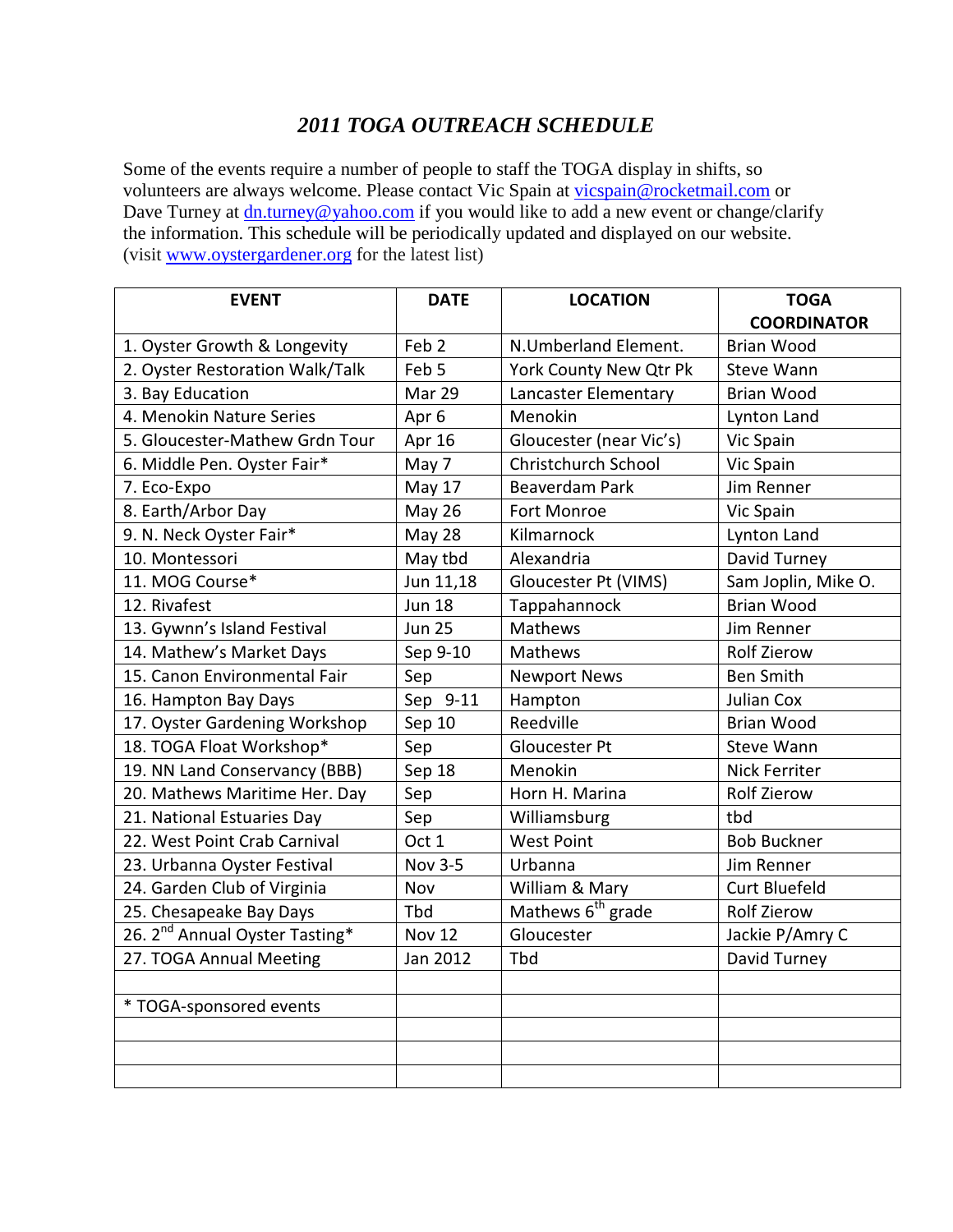#### *2011 MASTER OYSTER GARDENER TRAINING COURSE*

The 2011 Tidewater Oyster Gardener Association's Master Oyster Gardener (MOG) Training Course will be held on consecutive Saturdays in June  $(11<sup>th</sup>$  and  $18<sup>th</sup>$ ) at the Virginia Institute of Marine Science (VIMS), Gloucester Point campus (www.vims.edu). Here is a quick look at the material which will be covered during the training course.

The first Saturday (June  $11<sup>th</sup>$ ) will begin with a hands-on session on oyster biology where students will dissect oysters, and become familiar with the life history of oysters. Next will be a session on the oyster diseases which impact efforts to raise oysters. Another hands-on session will focus on the various other "critters" that could be encountered in oyster gardening, including discussions on the predators, pests and associated plants or animals found in grow-out gear. The final sessions of the day will address the regulatory and human health issues of oyster gardening, both very important aspects of oyster gardening.

Saturday, June  $18<sup>th</sup>$ , will begin with a discussion on the status of the natural oyster stocks in Virginia and efforts that are being taken to restore them. Following this session, a large portion of the day will be occupied with information being supplied by staff from the Aquaculture Genetics and Breeding Technology Center at VIMS. Presentations will include information on selective breeding, stock selection and seed selection. Hands-on exercises will take place in the Breeding Technology Center oyster hatchery and nursery areas. Discussions will include field nursery systems, hatchery operation and seed production. This portion has always been a highlight of the training

program. The educational day ends with experienced oyster gardeners discussing gear choices and day-to-day maintenance issues, as well as a general question and answer session for the newly trained MOG's. The final event of the training program is the "graduation ceremony" for the new Master Oyster Gardeners.

This course is subsidized by a grant, and all graduates are required to volunteer for a minimum of 50 hours of service to TOGA. Volunteer opportunities are numerous, and are a great way to reinforce what you have learned while helping to promote the growth of oyster aquaculture.

An application and additional information on this course can be found at the end of this article, and on our website, www.oystergardener.org. For questions, please call Jackie Partin at 804-694-4407. For more information about the educational content of the sessions, please contact Mike Oesterling at mike@vims.edu.

#### *MOG TRAINING COURSE: AN ADVANCED EDUCATIONAL PROGRAM IN OYSTER AQUACULTURE*

### *PRESENTED BY TOGA & VIRGINIA INSTITUTE OF MARINE SCIENCE/SCHOOL OF MARINE SCIENCE, COLLEGE OF WILLIAM AND MARY*

Over the past several years oyster aquaculture for the homeowner, or oyster gardening, has gained tremendous popularity, both because of interest in restoring the Virginia oyster population and interest in helping to clean the waters of the Chesapeake Bay. TOGA was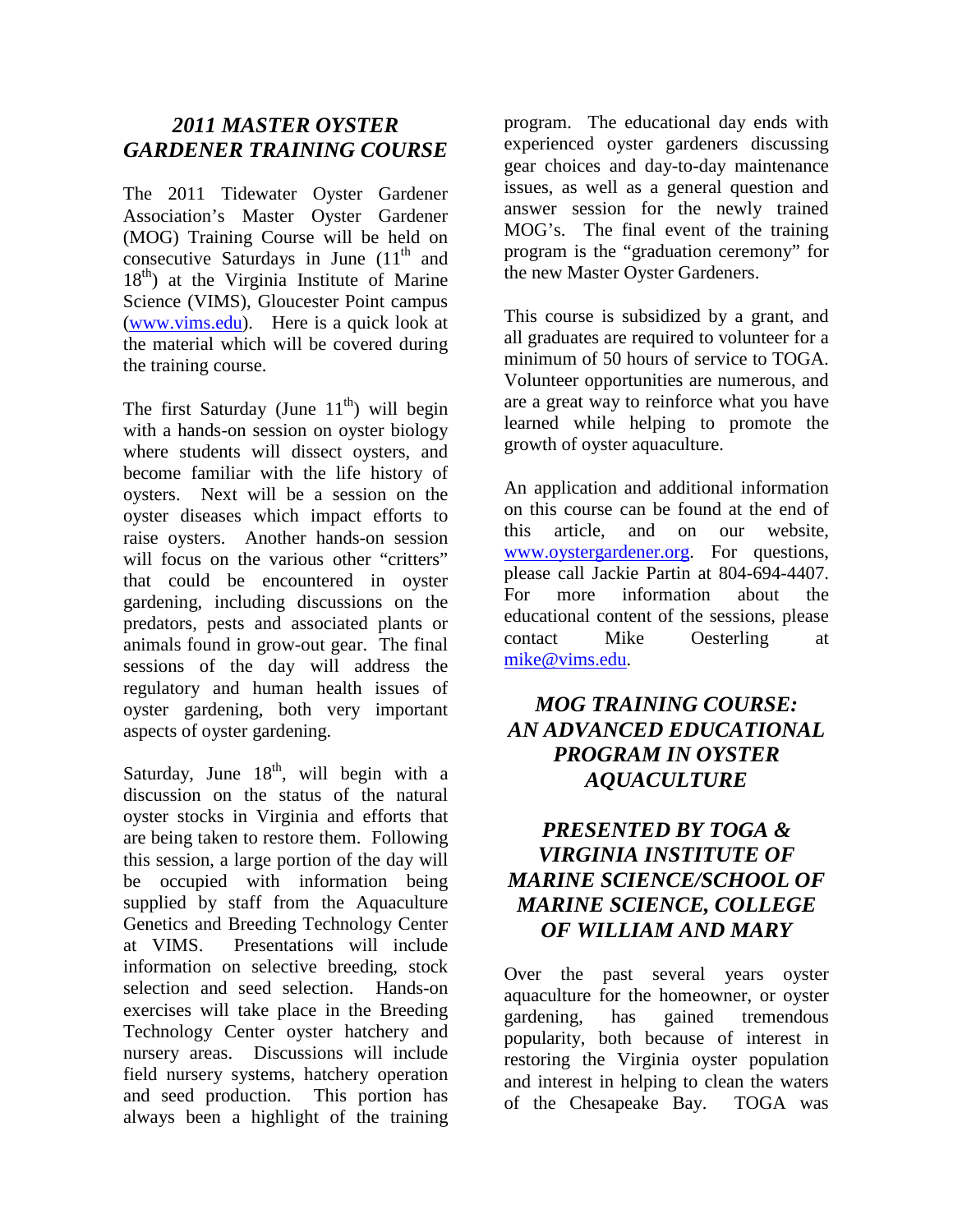formed in 1997 to promote oyster gardening and serve as an educational resource for oyster gardeners.

It quickly became apparent to us that "experts" were needed to help oyster gardeners evaluate conditions at their growing location, assist in identifying predators, and help locate needed materials and supplies.

The first MOG Course was held in 1998 and graduated nineteen enthusiastic Master Oyster Gardeners. Further courses were held in 1999, 2000, 2002, 2004, 2006 and 2009. This course is made possible, in large part, by funding from the Virginia Sea Grant Program, and from the Virginia Department of Conservation and Recreation Chesapeake Bay Restoration Fund, This financial support is given predicated on new MOG members actively giving back to the oyster aquaculture community. TOGA has many volunteer opportunities to fulfill your commitment. Example opportunities include participating in outreach events (see the TOGA 2011 Outreach Schedule in this newsletter and on our website), help with the Newsletters, website support, float building, research projects, special committees, and board membership.

As stated above, our eighth MOG class will be held on two consecutive Saturdays in June, the  $11<sup>th</sup>$  and the  $18<sup>th</sup>$ . Students must attend both sessions. Both days, registration will be at 9:00AM with classes beginning at 9:30AM. Virginia Institute of Marine Science faculty and staff, Virginia Marine Resources Commission personnel and representatives of the Virginia Health Department will teach the classes.

Following completion of this course, there will be public announcements of names, telephone numbers, e-mail addresses and communities of all graduates.

Admission to this program is limited to twenty people, and a strict selection process will be used. In order to qualify, oyster gardeners:

-must agree to attend all training classes of the course, some of which will involve physical labor in the hatchery and float building classes

-preferably should have been growing oysters for a minimum of one year

-must be willing to commit themselves to helping other oyster gardeners for not less than one year following the course. This may involve many telephone calls and may require visiting growing sites to help the gardener solve his problems

-must be willing for their name and telephone number to be available to the public

-must be willing to make public presentations on oyster gardening to local community organizations, or assist with workshops or other public events staffed by TOGA; they also may be asked to participate in TOGA sponsored research projects

-must have a VMRC permit for their oyster floats.

-gardeners should expect to volunteer for a minimum of 50 hours of service to TOGA.

A fee of \$130.00 for TOGA members or \$140 for non-TOGA members will be payable upon acceptance to the course. Course material, including a Master Oyster Gardener handbook, break refreshments and lunches, are covered by this fee.

If you are interested in being considered for participation in this program, please complete and sign the enclosed Application Form and mail to Tidewater Oyster Gardeners Association at the address below. Applications are also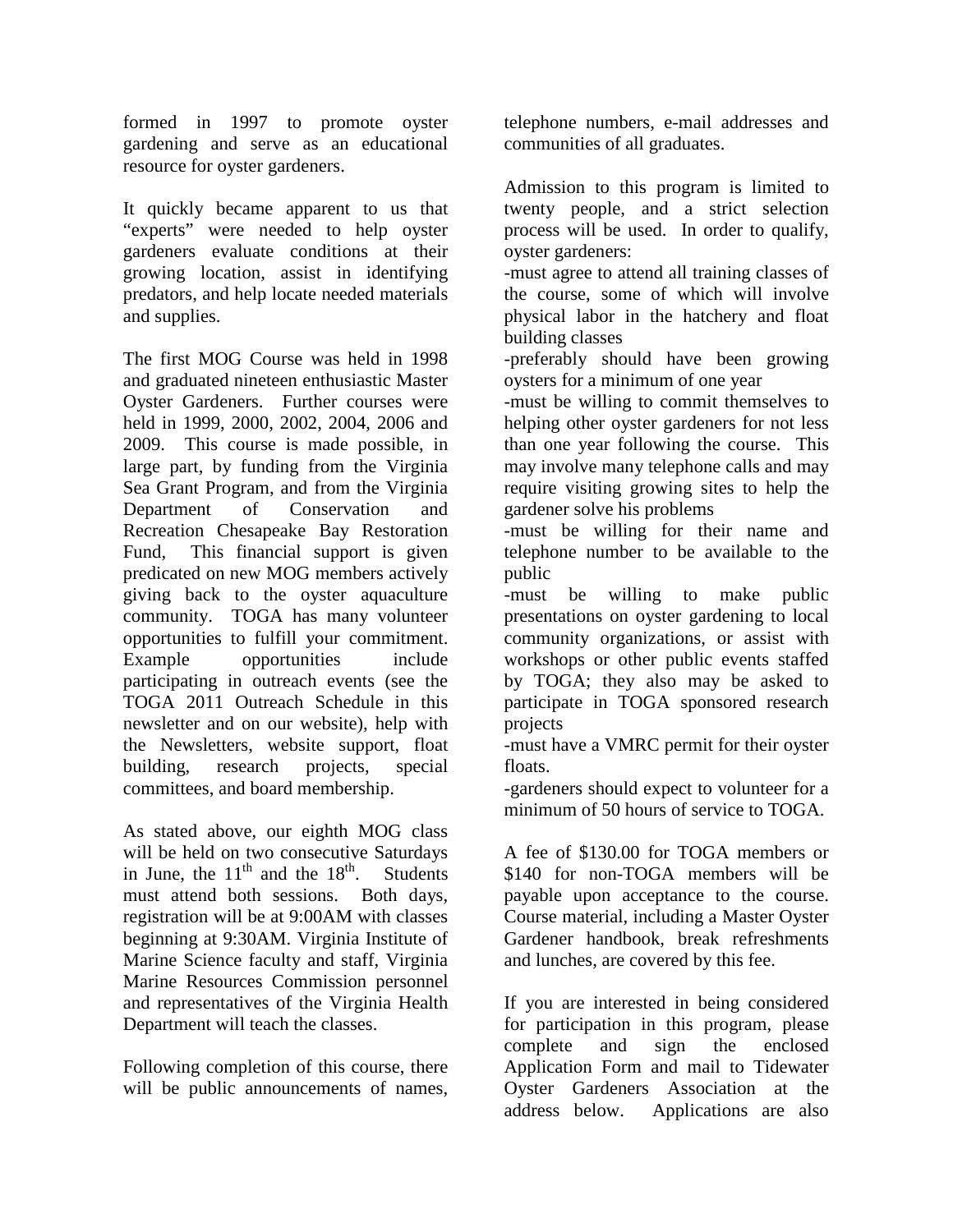available on our website. Please include any other personal information, which might be helpful to the committee in choosing participants. An effort will be made to choose applicants from as broad a geographical area as possible. Private oyster gardeners will be given preference over gardeners with a commercial interest. Some scholarships are available.

For questions or additional information, please contact Jackie Partin at 804 694- 4407.

Members of TOGA may make early application, which must be received no later than May 1, 2011. After that date, any spaces available in the class will be made available to the General Public. Applications should be mailed to:

> TOGA 8218 Hell Neck Road Gloucester, VA 23061



*2004 MOG students receive instructions from the Aquaculture Genetics & Breeding Technology Center staff.* 

2004 MOG students participate in hands-on study.